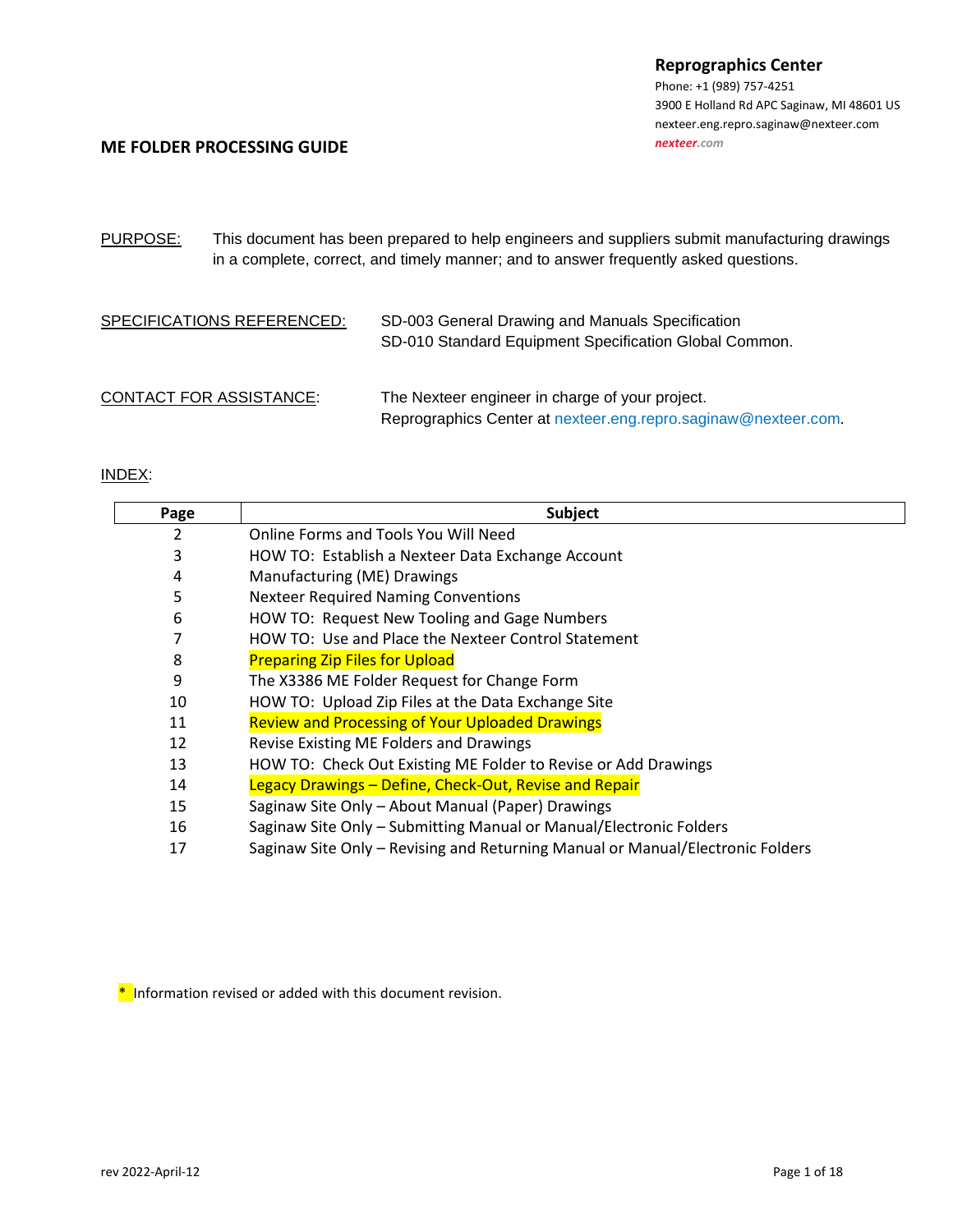Phone: +1 (989) 757-4251 3900 E Holland Rd [APC Saginaw, MI 48601](http://maps.google.com/maps?q=3900+E+Holland+Rd+Saginaw,+MI+48601-9494) US nexteer.eng.repro.saginaw@nexteer.com *[nexteer.com](http://www.nexteer.com/)*

#### **ME FOLDER PROCESSING GUIDE Online Forms and Tools You Will Need**

At **nexteerdataexchange.com** click on VENDOR DOCUMENTS:



Forms, Templates, Specifications and AutoCAD formats are located there.

Contact the engineer in charge of your project if you have any questions or need assistance with these items.

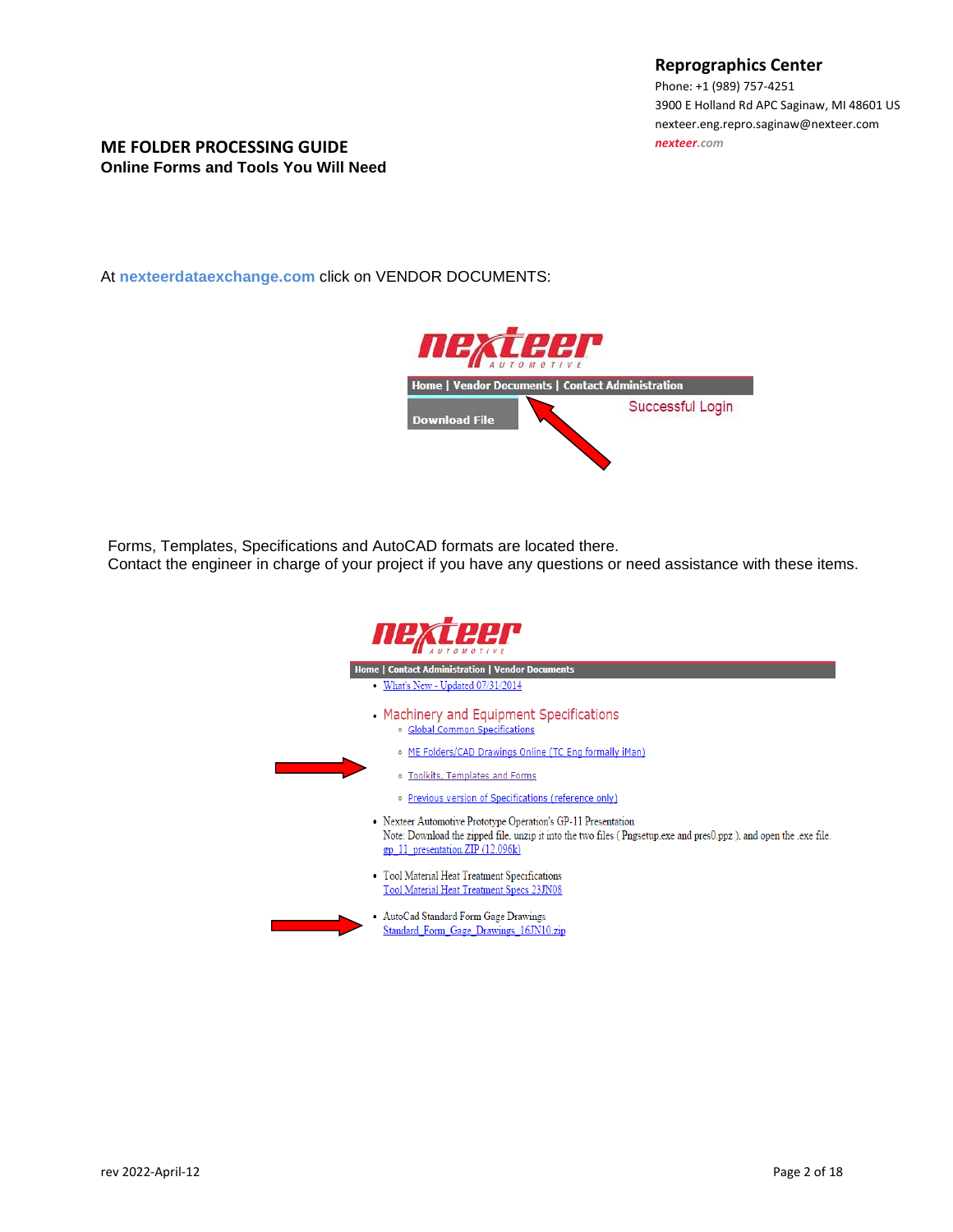Phone: +1 (989) 757-4251 3900 E Holland Rd [APC Saginaw, MI 48601](http://maps.google.com/maps?q=3900+E+Holland+Rd+Saginaw,+MI+48601-9494) US nexteer.eng.repro.saginaw@nexteer.com *[nexteer.com](http://www.nexteer.com/)*

## **ME FOLDER PROCESSING GUIDE HOW TO Establish a Nexteer Data Exchange Account**

All manufacturing drawings must be uploaded to Nexteer via the Nexteer Data Exchange. To do this, you must first create an External User Account.

- Go to https://nexteerdataexchange.com.
- Under **EXTERNAL USERS** click on Request Account. (view #1)
- Complete the External User information required and click on" Request Account". (view #2)
- You will receive an email with your login information, typically within 24 hours.
- As an External User you can upload ME drawing zip files to the Reprographics Center at any time.



|                                                 | REQUEST EXTERNAL USER ACCOUNT        |                      |
|-------------------------------------------------|--------------------------------------|----------------------|
| <b>INTERNAL USERS</b><br>Login                  | <b>External User Information</b>     |                      |
| <b>Request Account</b><br><b>EXTERNAL USERS</b> | *Real Name                           | (First, Last)        |
| Login<br><b>Request Account</b>                 | *Company                             |                      |
|                                                 | *Address                             |                      |
|                                                 | *City                                |                      |
|                                                 | <b>State</b>                         |                      |
|                                                 | Zip Code                             |                      |
|                                                 | *Country                             |                      |
|                                                 | *Telephone                           |                      |
|                                                 | <b>FAX</b>                           |                      |
|                                                 | *F-mail<br>*Username                 |                      |
|                                                 | *Password                            |                      |
|                                                 | *Enter password again for validation |                      |
|                                                 |                                      |                      |
|                                                 |                                      |                      |
|                                                 | *Comment: (Reason for request)       |                      |
|                                                 |                                      |                      |
|                                                 | *Required Field                      | $\blacktriangledown$ |
|                                                 | <b>Request Account</b>               | Reset Form           |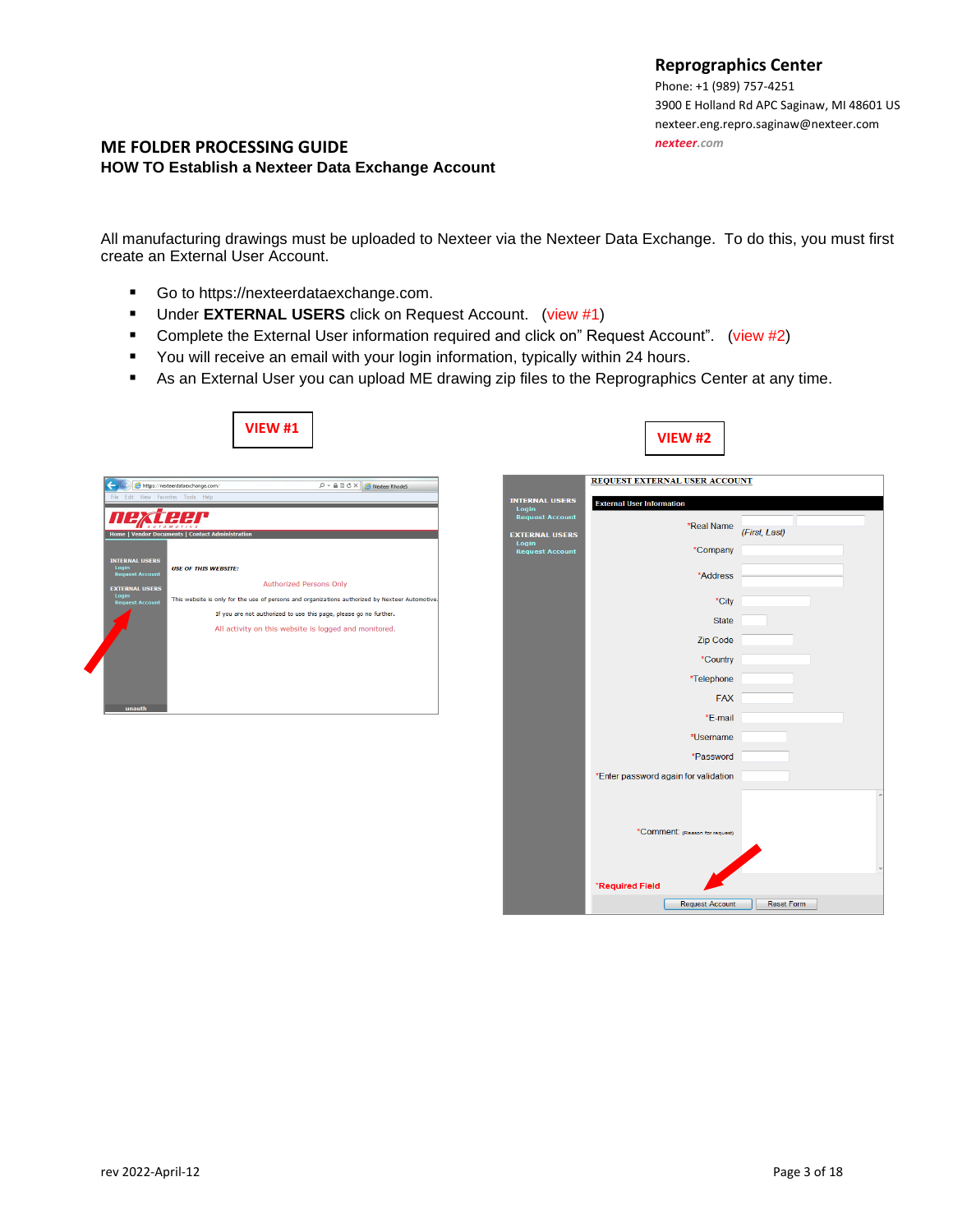## **ME FOLDER PROCESSING GUIDE Manufacturing (ME) Drawings**

- Suppliers produce electronic drawing files and upload them to the Reprographics Center via the *nexteerdataexchange.com* web site for entry into the Nexteer system.
- Drawings are for
	- o *New* machines, controls, tooling and gages submitted for the first time.
	- o *Existing* equipment where drawings have never been submitted for review and processing.
	- o *Retooled / Revised* machines, controls, tooling and gages.
- Suppliers work under the direction of the Nexteer Engineer to create drawings and must meet the requirements of Nexteer Specification SD-003 or SD-010.
- Nexteer drawing templates are provided at the Nexteer Data Exchange site.
- Suppliers must obtain approval from the Nexteer Engineer that the job is complete and ready for submission.
- Nexteer Engineers are responsible for and must approve drawing content prior to submitting for processing into the Nexteer system.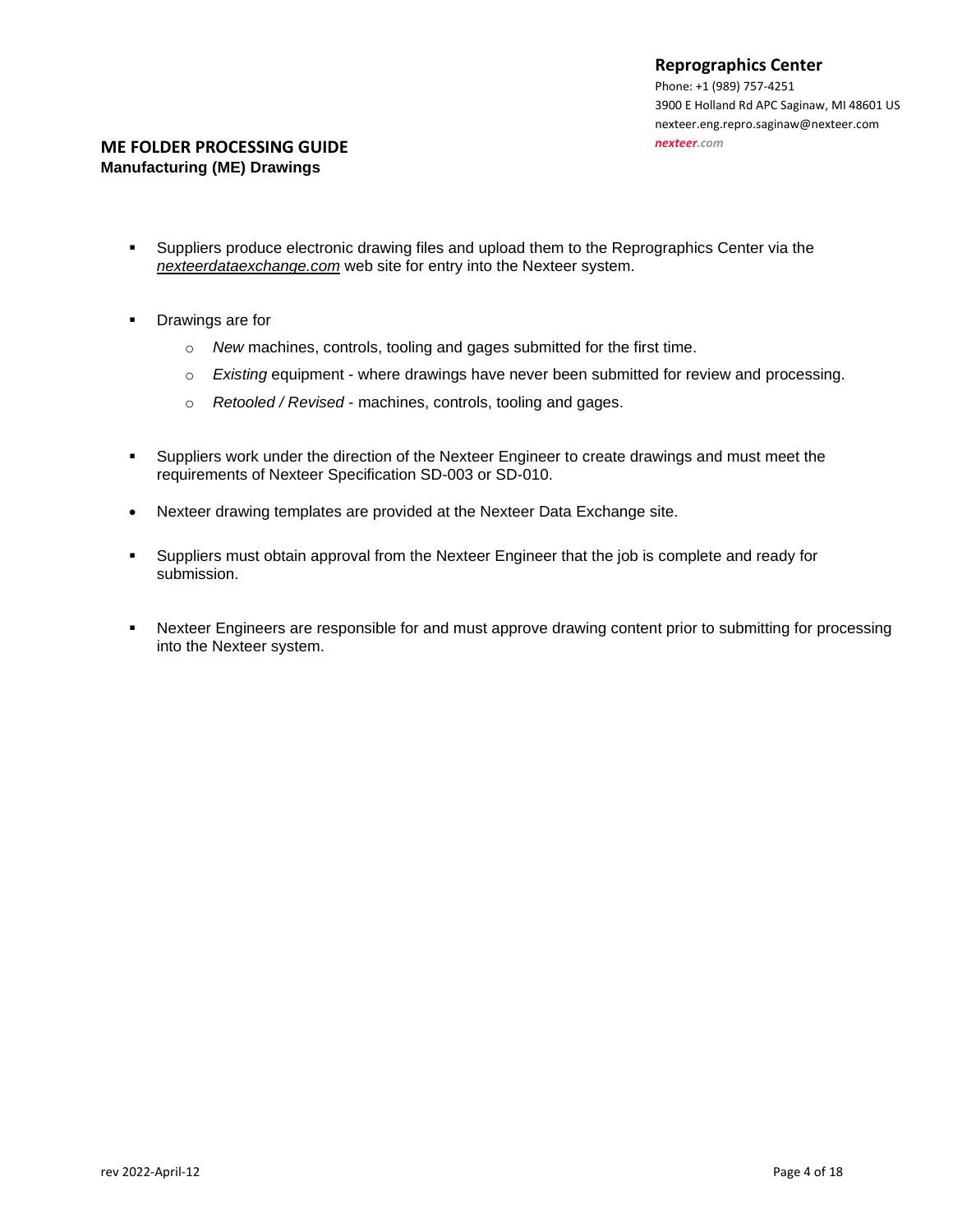#### **ME FOLDER PROCESSING GUIDE Nexteer Required Naming Conventions**

▪ **REQUIRED - NEXTEER DRAWING FILE NAME:** the upload system is automated. Files must show the required naming format to be read and processed.



▪ Drawings submitted with incorrect file naming will be rejected. A rejection notice will be sent to the contact email address on the X3386 form.

- **REQUIRED - NEXTEER TITLE BLOCK:** specific naming convention is required to maintain a consistent format in our global system. The naming convention includes specific site and drawing identifiers.
- Title blocks **do** contain the site code. Title blocks **do not** contain the revision level. Revision levels are only shown in the Revision block.



- Required naming conventions are shown in SD-003 (Appendix A) and SD-010 (Appendix D).
- Both drawing file names and title blocks contain the 6-digit asset number or tool/gage number. Nexteer engineers receive machine/controls asset numbers from the Purchasing Department. Tool/gage numbers are provided by the Reprographics Center.
- **EXECTED 10** Different sites may use the same asset or tooling numbers because our global systems have merged and numbering systems have sometimes overlapped. The naming format is consistent globally, making site code the unique identifier.
- Drawings always retain the original site code and file naming even if the equipment is relocated to a different site.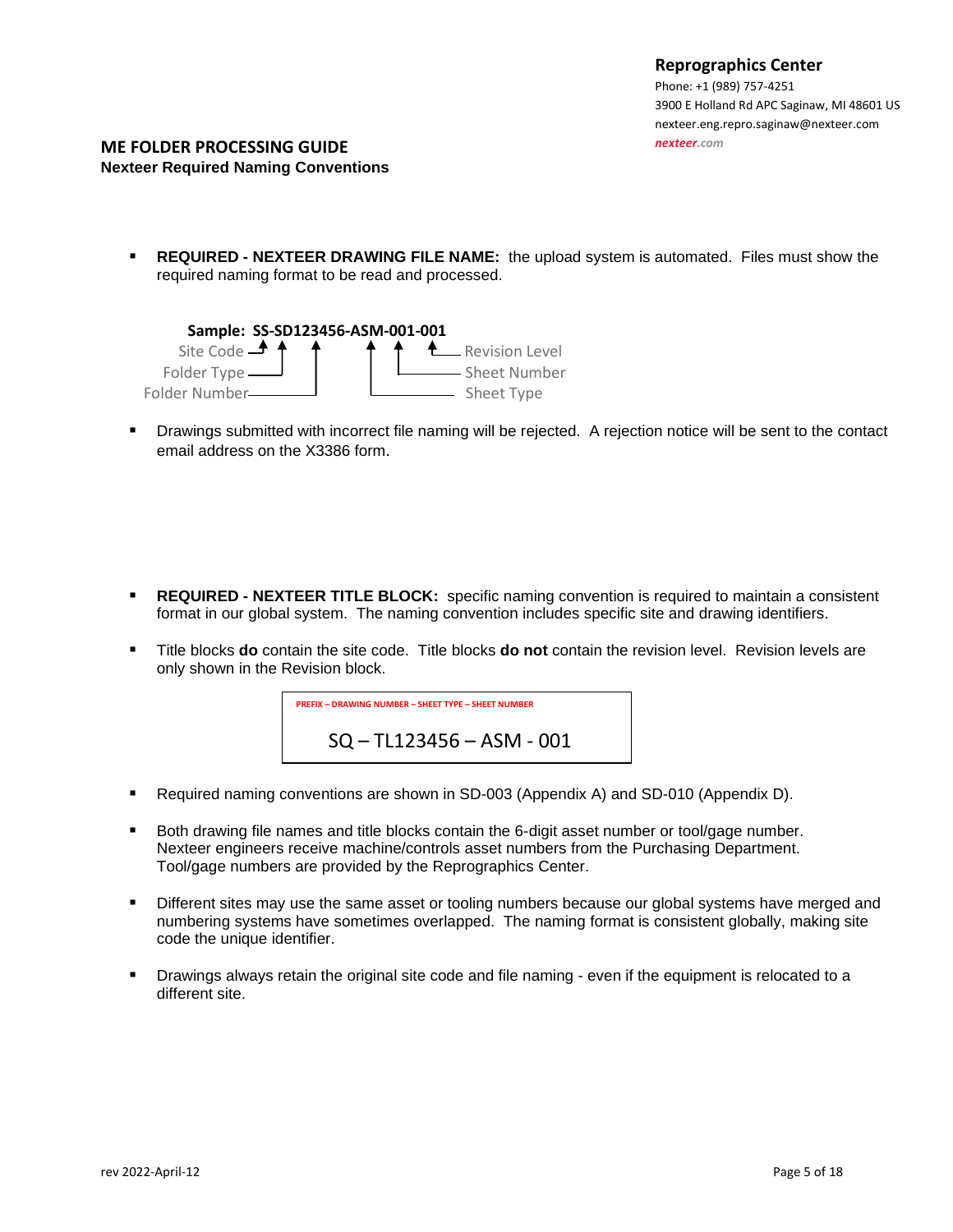Phone: +1 (989) 757-4251 3900 E Holland Rd [APC Saginaw, MI 48601](http://maps.google.com/maps?q=3900+E+Holland+Rd+Saginaw,+MI+48601-9494) US nexteer.eng.repro.saginaw@nexteer.com *[nexteer.com](http://www.nexteer.com/)*

## **ME FOLDER PROCESSING GUIDE HOW TO: Request New Tooling and Gage Numbers**

- A Nexteer engineer can request new tooling or gage numbers at any time by placing an email request with the Reprographics Center.
- **E** Reprographics Center Email Address: nexteer.eng.repro.saginaw@nexteer.com
- Email requests should include
	- o the number of tooling/gage numbers needed,
	- o the name of the supplier receiving the number(s).
- The Reprographics Center will reply to the email providing the requested number(s).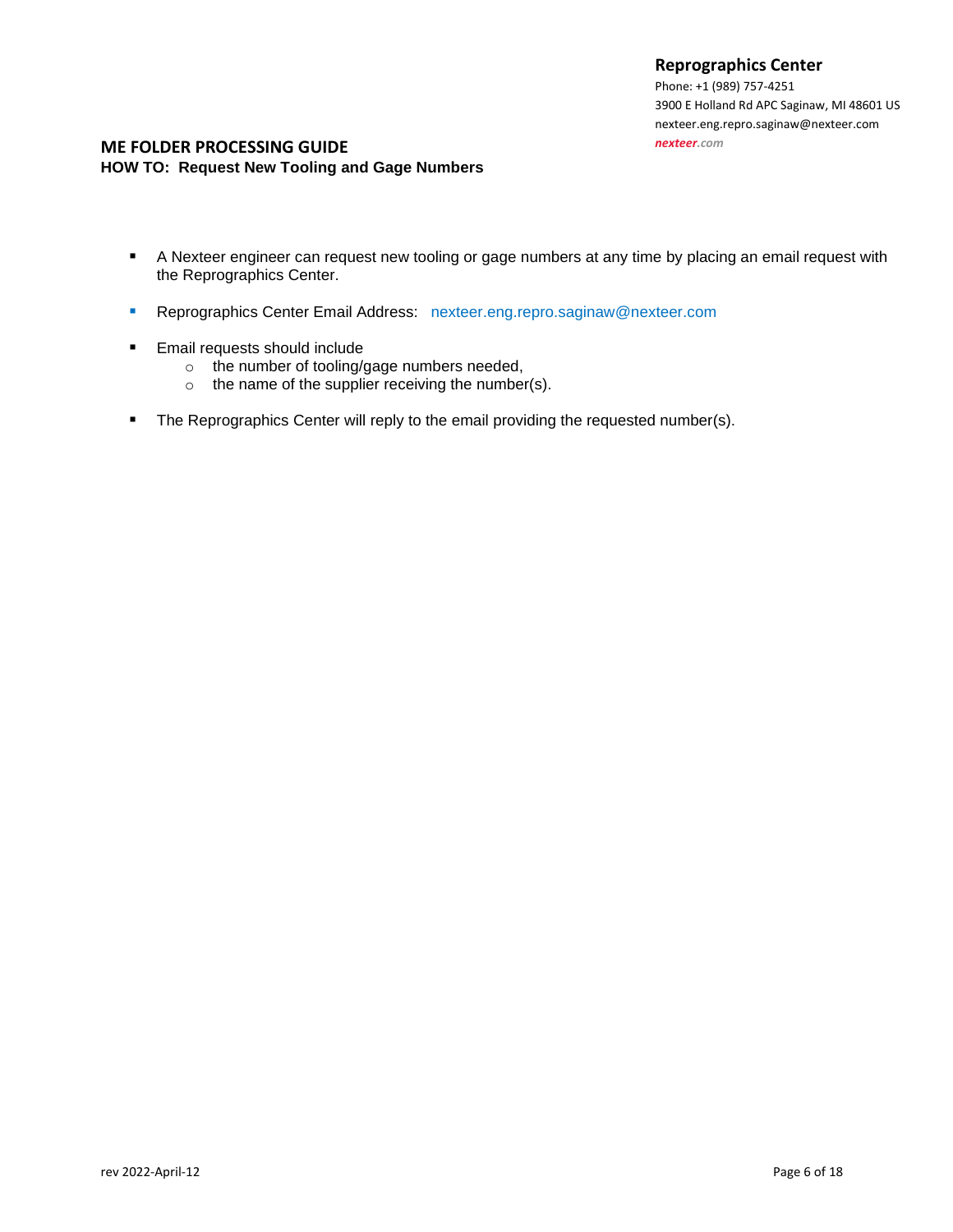Phone: +1 (989) 757-4251 3900 E Holland Rd [APC Saginaw, MI 48601](http://maps.google.com/maps?q=3900+E+Holland+Rd+Saginaw,+MI+48601-9494) US nexteer.eng.repro.saginaw@nexteer.com *[nexteer.com](http://www.nexteer.com/)*

#### **ME FOLDER PROCESSING GUIDE HOW TO: Use and Place the Nexteer Control Statement**

- **•** The Nexteer Control statement is used on drawing formats created prior to 2009. Formats include Delphi and Saginaw Steering Gear drawings.
- Specified control statement wording: "Effective October 6, 2009, Design and Drawing Control Transferred to Nexteer Automotive".
- **■** In 2010 the Nexteer IT department added this statement to drawings that existed in the system.
- When suppliers check out existing ME folders containing older drawings, they will see the control statement has been added.
- Suppliers may submit electronic drawings created with older authorized title blocks, but the supplier must add the control statement to the drawings.
- The control statement must be placed a) beneath the title block; b) as editable text (not blocked); c) Standard style; d) Arial font.
- Example title block with control statement position:

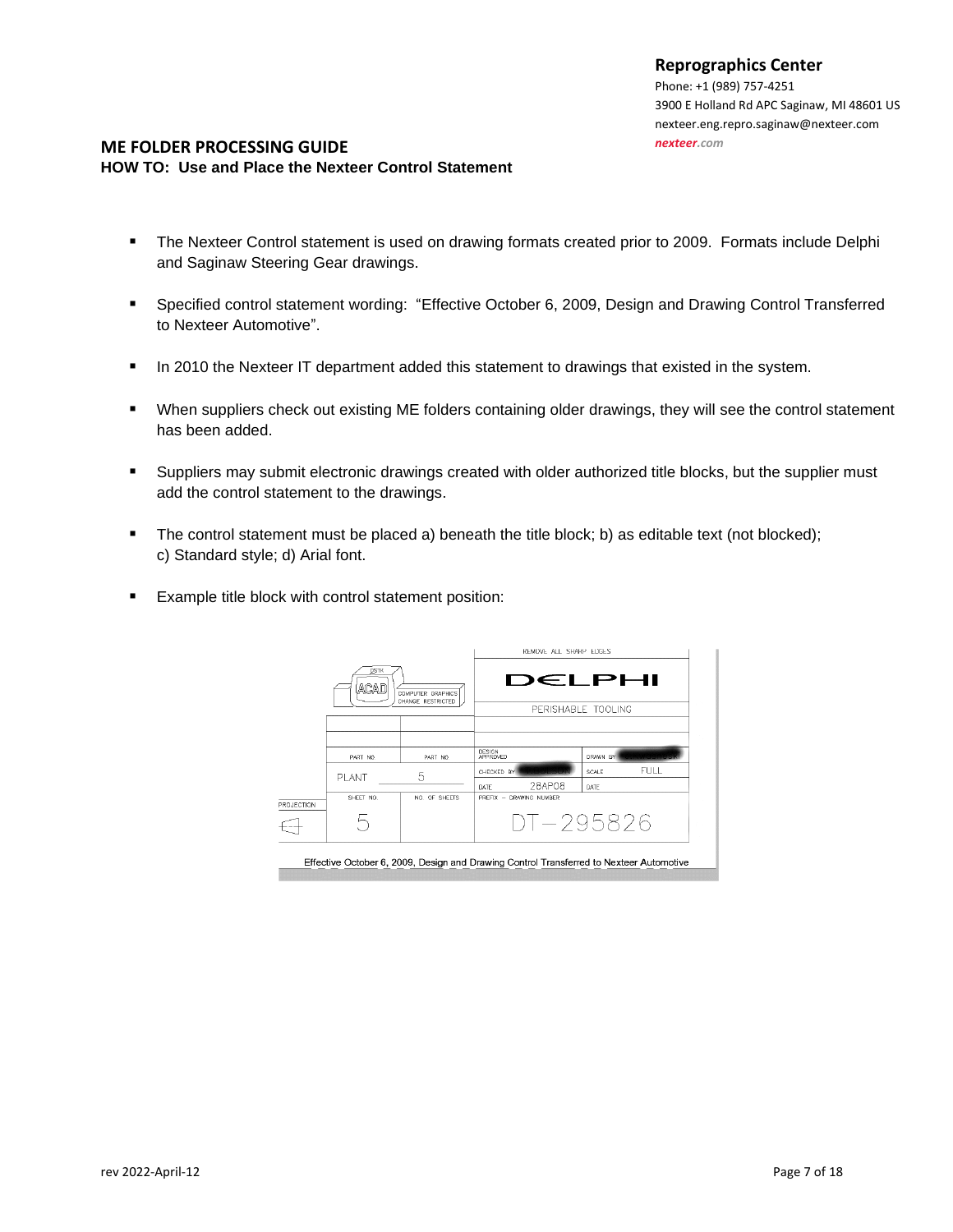#### **ME FOLDER PROCESSING GUIDE Preparing Zip Files for Upload**

▪ Collect drawings into individual zip files by folder type. Include sheet type as shown in SD-003:

- Key for (CCC) Sheet Type MCH - Machine, layout, utility, and foundation drawings VEN - Ventilation drawings ASM - Assembly drawings SUB - Sub-assembly drawings SPA - Standard purchased altered parts  $CHT - Chart$ DPL - Drawing parts list DET-Detail GDS - All instruction quides **OSM** - Operation & Service Manual 3DD - 3D Dimensional Math Data
- Key for (CCC) Sheet Type ELE - Electrical diagrams HYD - Hydraulic diagrams PNU - Pneumatic diagrams LUB - Machine lubrication diagrams COL-Coolant / quench diagrams WAT - Water, gas, etc. diagrams DPL - Drawing parts list

#### Machine: Controls: Tool, Die Gage, etc.

Key for (CCC) - Sheet Type ASM - Assembly drawing  $SUB - Sub-assembly$  drawings SPA - Standard purchased altered parts  $CHT - Chart$ DPL - Drawing parts list DET-Detail

- 3DD 3D Dimensional Math Data Model
- All 3D files must be collected in one zip file. File name example: SS-SDxxxxxx-3DD-000-001. The 3D zip file can be uploaded separately from 2D drawings using the preferred file naming shown below.
	- ➢ Zip file size should not exceed 500MG.
- Preferred zip file naming includes the date you uploaded to the Data Exchange. Examples:
	- o ST-SD123456-C 15-Jan-2020
	- o SQ-SD123456-M 20-Feb-2020
	- o SH-TL123456 06-Mar-2020
	- o SB-GA123456 27-Sep-2020
	- ➢ Do not use commas **" , "** in file names we are unable to download these zip files.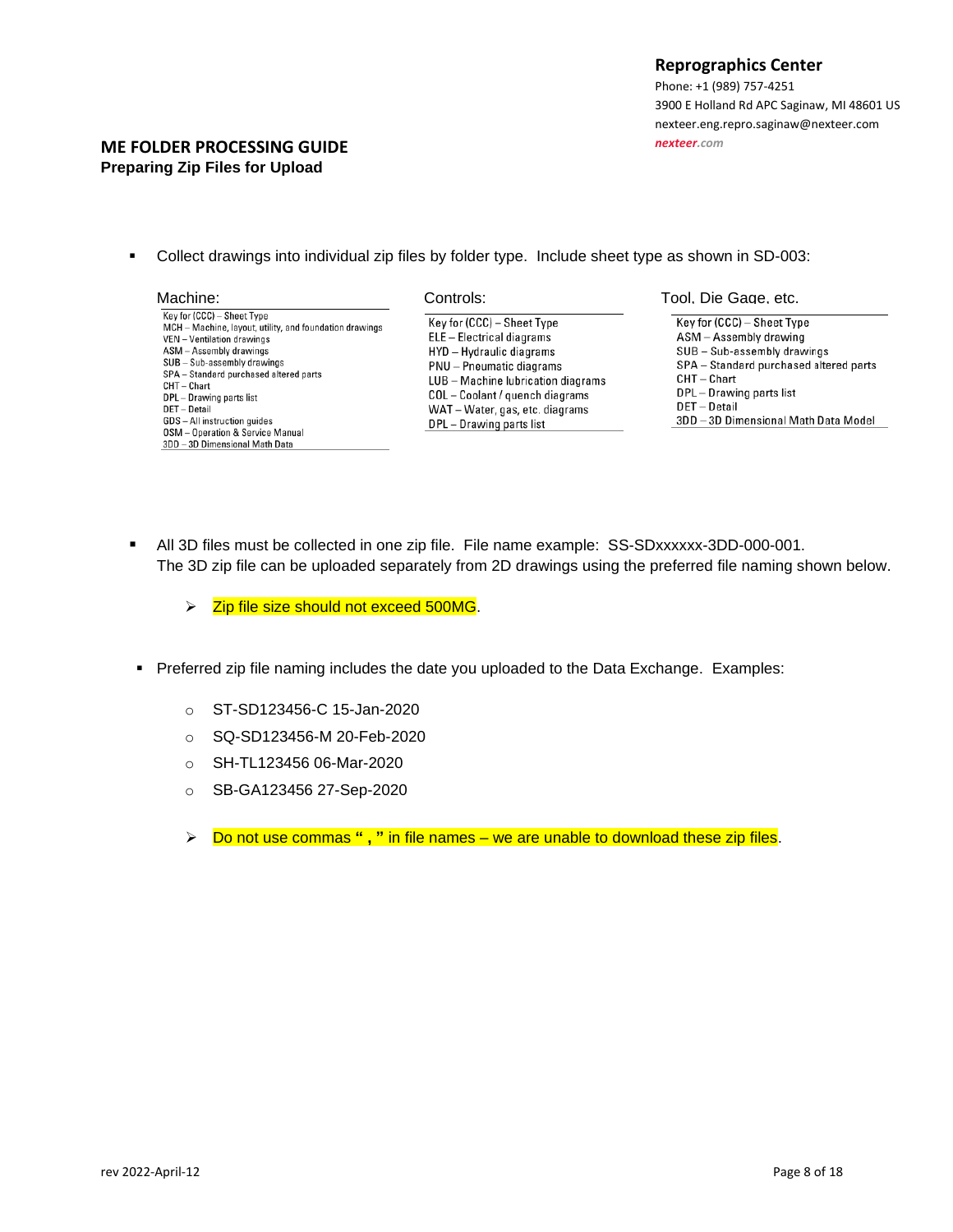#### **ME FOLDER PROCESSING GUIDE The X3386 ME Folder Request for Change Form**

 $\mathbb{I}$ 

- All drawing zip files must include a X3386 ME Folder Request for Change Form.
- X3386 form contains information needed to create the ME folder, supplier and Nexteer engineer contact information.
- A template of this form is available at the Nexteer Data Exchange site.
- Zip files uploaded without this form will be rejected. An email notification will be sent to the person who uploaded the zip file.
- The X3386 supplier and contact information must be updated as needed with ME folder revisions.
- Note: In the past the X-3386 was a tab included in the Detailed Parts List (DPL-DS2518).
	- o Suppliers can continue to use this X3386 in existing DPL files.
	- o Supplier contact and Nexteer engineer information must be updated as ME folders are revised.

| <b>ME FOLDER REQUEST FOR CHANGE FORM</b>                                                          |  |              |                                 |  |   |   |              |
|---------------------------------------------------------------------------------------------------|--|--------------|---------------------------------|--|---|---|--------------|
|                                                                                                   |  |              |                                 |  |   |   |              |
| <b>FOLDER PREFIX:</b>                                                                             |  |              | <b>DRAWING NUMBER:</b>          |  |   |   | <b>SITER</b> |
| PLANT(s):                                                                                         |  |              | <b>PROD. LINE/FOLDER DESC.:</b> |  |   |   |              |
| <b>SUBFOLDER TYPE!</b>                                                                            |  |              | <b>AUTHORIZING ENGINEER:</b>    |  |   |   |              |
| <b>DRAWING DESCRIPTION:</b>                                                                       |  |              |                                 |  |   |   |              |
| <b>SUBMITTED BY:</b>                                                                              |  |              |                                 |  |   |   |              |
| <b>COMPANY:</b>                                                                                   |  |              |                                 |  |   |   |              |
| <b>EMAIL ADDRESS:</b>                                                                             |  |              |                                 |  |   |   |              |
| <b>PHONE:</b>                                                                                     |  |              |                                 |  |   |   |              |
| FOLDER WILL BE RETURNED IF NOT COMPLETELY FILLED OUT<br>(Yellow fields above should be filled in) |  |              |                                 |  |   |   |              |
| Sheet No.                                                                                         |  | Type Rev Sym | <b>Obs/New/Rev</b>              |  | м | Е |              |
|                                                                                                   |  |              |                                 |  |   |   |              |
|                                                                                                   |  |              |                                 |  |   |   |              |
|                                                                                                   |  |              |                                 |  |   |   |              |
|                                                                                                   |  |              |                                 |  |   |   |              |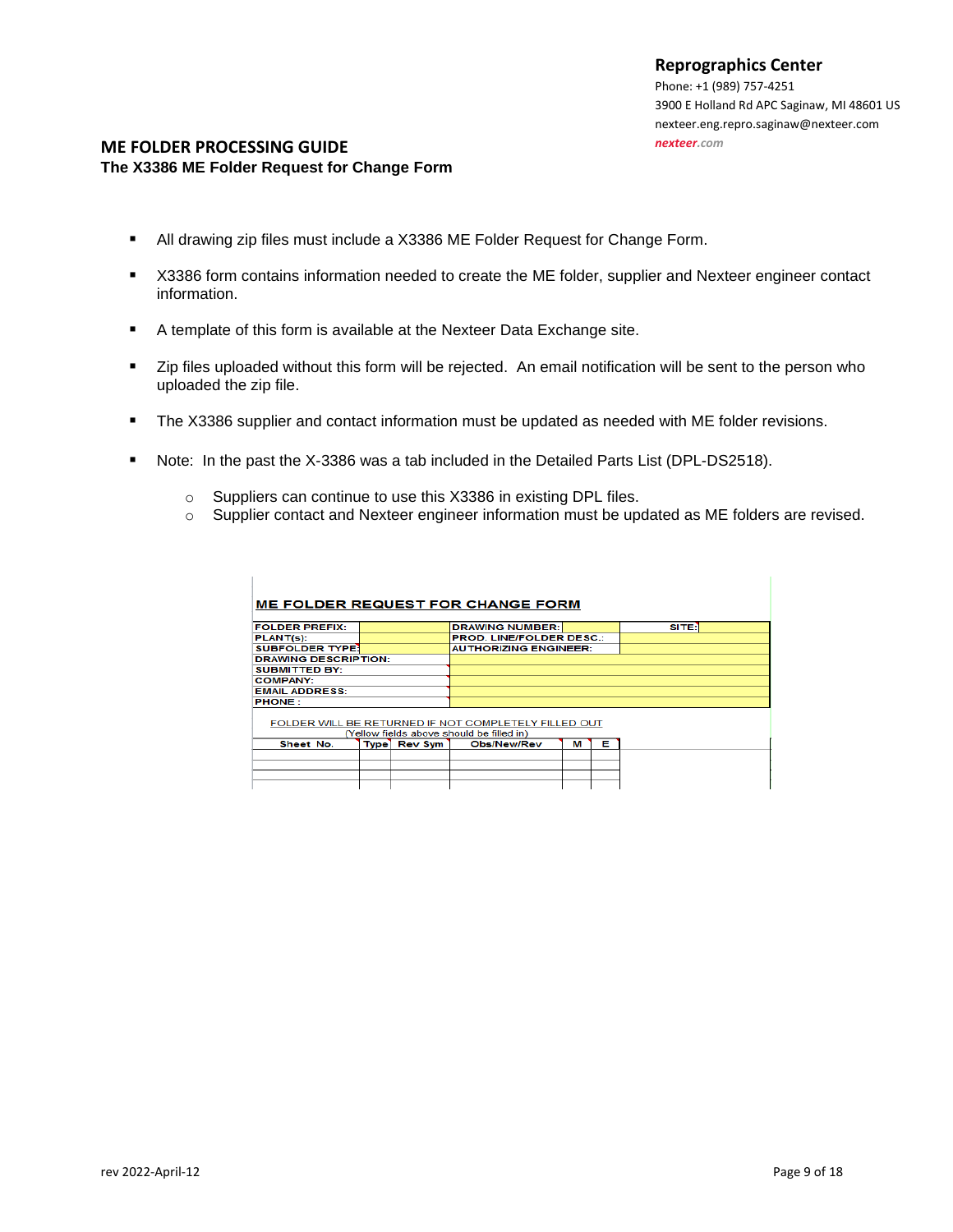Phone: +1 (989) 757-4251 3900 E Holland Rd [APC Saginaw, MI 48601](http://maps.google.com/maps?q=3900+E+Holland+Rd+Saginaw,+MI+48601-9494) US nexteer.eng.repro.saginaw@nexteer.com *[nexteer.com](http://www.nexteer.com/)*

#### **ME FOLDER PROCESSING GUIDE HOW TO: Upload Zip Files at the Data Exchange Site**

- Upload individual zip files to the Reprographics Group using the *nexteerdataexchange.com* web site.
- If your drawings have been created per Spec SD-010 (using your title block template), please state that in the comment section.
- Log on to *nexteerdataexchange.com* to upload zip files
	- o Click "Upload File";
	- o "Browse" to select the zip file being submitted;
	- o Click on 'Select Group' and select "**Reprographics Center – SAG**";
	- o Add a comment;
	- o Click "Upload File".
- The ME Gatekeeper receives an email notification each time a new folder has been uploaded.
- New zip file uploads are collected daily. They are processed in the order received.



➢ **Remember:** When uploading you must select the "*Reprographics Center – SAG*" group. *Disregard any name in the Select User block and choose only from the Group List.*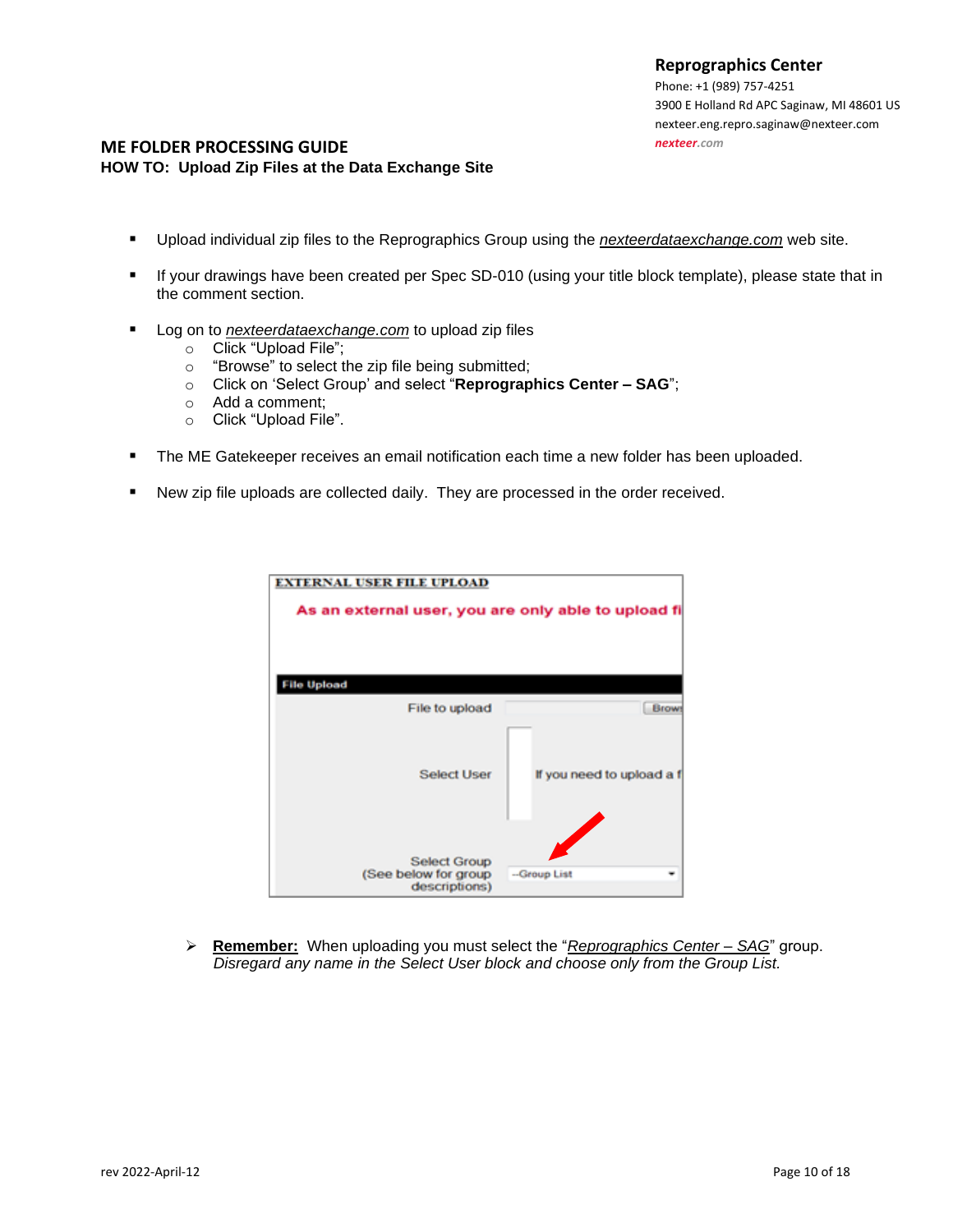Phone: +1 (989) 757-4251 3900 E Holland Rd [APC Saginaw, MI 48601](http://maps.google.com/maps?q=3900+E+Holland+Rd+Saginaw,+MI+48601-9494) US nexteer.eng.repro.saginaw@nexteer.com *[nexteer.com](http://www.nexteer.com/)*

#### **ME FOLDER PROCESSING GUIDE Review and Processing of Your Uploaded Drawings**

- The ME Gatekeeper is responsible for pulling and processing upload zip files of ME drawings. Zip files are pulled from the Data Exchange and processed in order received.
- ME Gatekeeper checks zip files for:
	- o A completed X3386 form.
	- o Contents of the zip file are for a single folder type.
	- o Drawing files have the required naming conventions.
- ME Gatekeeper checks individual drawing files for:
	- o Folder number and name matches information on the drawing.
	- o Revision level is noted and follows the required formatting
	- o Image exists and is clear and readable.
	- o All drawing objects are within the drawing boarder.
	- $\circ$  \*\*Multiple templates do not appear on one drawing (example of this is shown below).
	- o Title block is complete using the required naming convention.
	- o New drawings are submitted using Nexteer title block.
	- o Nexteer control statement is included with older approved title blocks.
- If no errors are detected during the review process, the data is sent to the bulkloader for processing into the Nexteer system.
- ME Gatekeepers make every effort to process drawings the first time they are submitted and when guidelines are followed.
- At their discretion, the ME Gatekeeper may send an email asking the supplier to make minor repairs to selected drawings. Repair and return the drawings promptly, via the same email, for continued processing of the upload.
- Rejected zip files are deleted from the system. Drawings must be repaired and the zip file uploaded again to be processed in the order received.

\*\* Example: combining multiple templates in one drawing is not accepted. All content must be placed on one template and drawing size enlarged as needed.

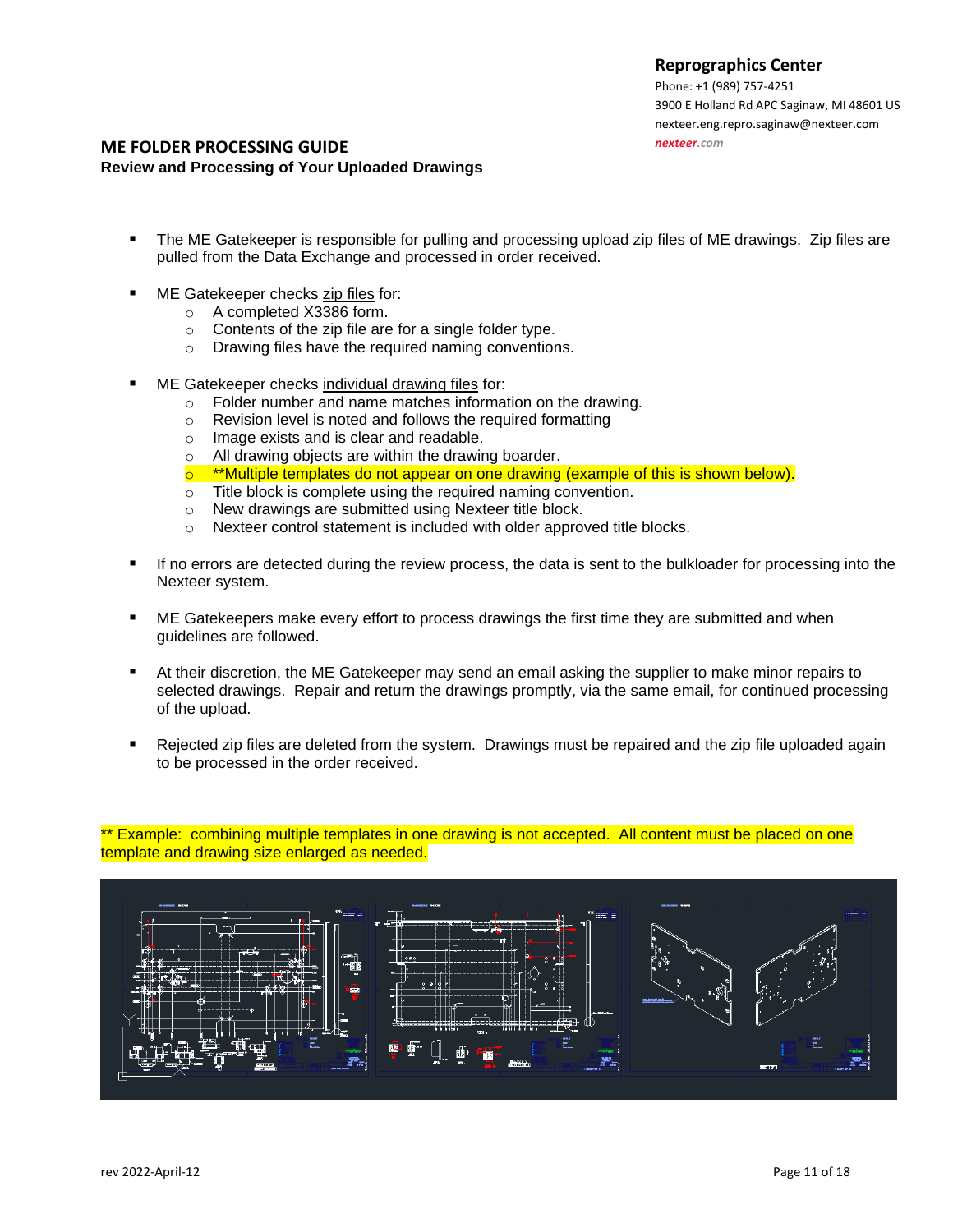## **ME FOLDER PROCESSING GUIDE Revise Existing ME Folders and Drawings**

- **Drawings in the Nexteer system are made available to Nexteer Engineers and Suppliers for revision.**
- **■** ME Folders selected for revision must be checked out by the Engineer/Supplier and flagged in Teamcenter by the Reprographics Center.
- The check-out flags alert everyone that review/revision is taking place at a Nexteer engineer's request.
- **Existing ME folders are checked out by submitting the X3012 Request for Folder Form.**
- No changes can be processed by others while the ME folder is checked out.
- If revised and/or new drawings are uploaded prior to the ME folder being checked out, the upload will be rejected. An email notification will be sent to the contact person listed on the X3386 form.
- Revised and/or new drawings must meet the requirements of Nexteer Standard Spec SD-003 or SD-010.
- Revised drawings must show a revision update in the revision block. They cannot be submitted to replace drawings at the same revision level (drawing exchanges are not allowed).
- **•** Revised and/or new drawing added to an existing ME folder must be reviewed and approved by the Nexteer engineer prior to uploading.
- Upload only revised (and/or new) drawings once changes are complete and approved. Do not return drawings that have not revised.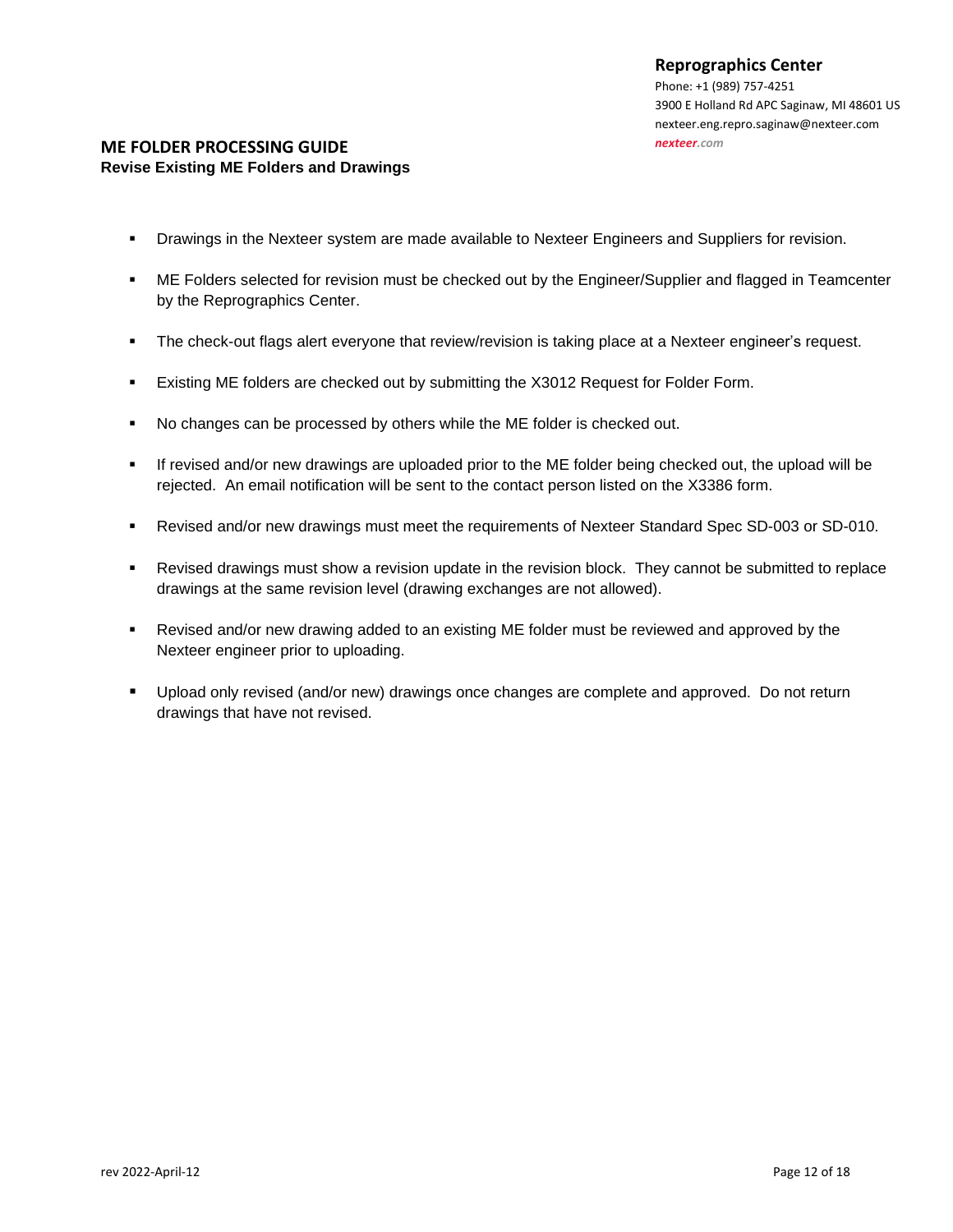Phone: +1 (989) 757-4251 3900 E Holland Rd [APC Saginaw, MI 48601](http://maps.google.com/maps?q=3900+E+Holland+Rd+Saginaw,+MI+48601-9494) US nexteer.eng.repro.saginaw@nexteer.com *[nexteer.com](http://www.nexteer.com/)*

## **ME FOLDER PROCESSING GUIDE HOW TO: Check Out Existing ME Folders to Revise or Add Drawings**

The X3012 Request for Folder Form is used to check-out existing ME folders. Checking out and revising ME folders has four (4) steps as shown on the X3012 form.

| <b>ME FOLDER PROCESSING</b><br><b>Request for ME Folder</b>                                                                                                                                                                                                                                                                                                                                                                                                                                    |                                                 |                         | <b>Nexteer Reprographics Center</b><br>Phone: +1 (989)757-4251<br>3900 E. Holland Road<br>Saginaw, MI 48601-9494 USA<br>nexteer.eng.repro.saginaw@nexteer.com                                                |
|------------------------------------------------------------------------------------------------------------------------------------------------------------------------------------------------------------------------------------------------------------------------------------------------------------------------------------------------------------------------------------------------------------------------------------------------------------------------------------------------|-------------------------------------------------|-------------------------|--------------------------------------------------------------------------------------------------------------------------------------------------------------------------------------------------------------|
| <b>Step 1 SUPPLIER</b>                                                                                                                                                                                                                                                                                                                                                                                                                                                                         |                                                 |                         | Complete this form and email to the Nexteer Engineer with whom you are working. Copies of the most<br>current revisions of drawings will be uploaded to you at the Nexteer Data Exchange to begin your work. |
| <b>Step 2 NEXTEER ENGINEER</b>                                                                                                                                                                                                                                                                                                                                                                                                                                                                 |                                                 |                         | Review the request and forward the form to the Reprographics Center for processing.                                                                                                                          |
| <b>Step 3 REPROGRAPHICS</b>                                                                                                                                                                                                                                                                                                                                                                                                                                                                    | Flag to the ME folder in the Teamcenter system. |                         | Upload the most current revision of documents requested to the Nexteer Data Exchange. Add a Check-Out                                                                                                        |
| <b>Step 4 RETURNS</b><br>Check-Out Flags are removed automatically when revised drawings are processed into the system.<br>To return an ME Folder without submitting revised drawings, send an email to the Reprographics Center.<br>In the Subject Line: Return Without Change - (add folder number). We will cancel the Check-Out Flag and<br>remove your names from control of the folder.<br>Manual (paper) drawings must be returned to Reprographics before check-out flags are removed. |                                                 |                         |                                                                                                                                                                                                              |
| <b>Supplier Name</b>                                                                                                                                                                                                                                                                                                                                                                                                                                                                           |                                                 | Date                    |                                                                                                                                                                                                              |
| <b>Supplier Contact</b>                                                                                                                                                                                                                                                                                                                                                                                                                                                                        |                                                 | <b>Nexteer Engineer</b> |                                                                                                                                                                                                              |
| <b>Phone Number</b>                                                                                                                                                                                                                                                                                                                                                                                                                                                                            |                                                 | <b>Engineer Phone</b>   |                                                                                                                                                                                                              |

#### Step 1: Supplier

Complete the Request for Folder Form (X3012). Email a copy to the Nexteer engineer working with you on the project. You can request more than one ME folder when using this form.

**Engineer Email** 

#### Step 2: Nexteer Engineer

Forward the completed form to the Reprographics Center for processing. *This action confirms your knowledge and approval for release of drawings to the supplier.*

#### Step 3: Reprographics Center

**Phone Number Email Address** 

Zip together a copy of the most current revision of every drawing in the folder, including the DPL. Upload the zip file to the supplier using the nexteerdataexchange.com site. Suppliers download requested zip files from the data exchange. Pull manual folders (paper drawings) if needed. Reply to the email request stating the request has been processed.

# Step 4: Returns

ME Folders remain checked out until revised drawings are uploaded to the Data Exchanged and processed into the system by the ME Gatekeeper.

ME Folders can be returned without changes by following instructions on the X3012 form.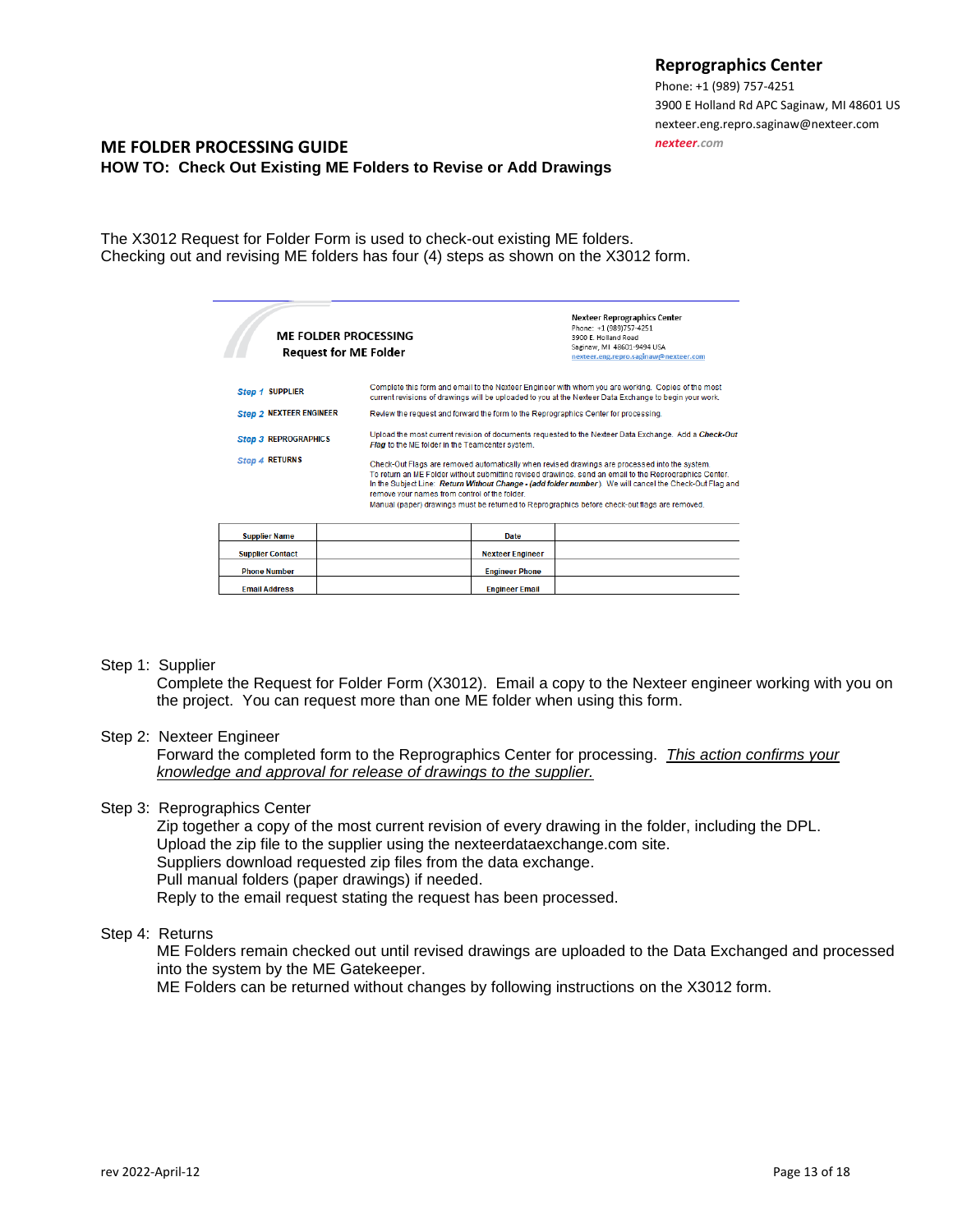Phone: +1 (989) 757-4251 3900 E Holland Rd [APC Saginaw, MI 48601](http://maps.google.com/maps?q=3900+E+Holland+Rd+Saginaw,+MI+48601-9494) US nexteer.eng.repro.saginaw@nexteer.com *[nexteer.com](http://www.nexteer.com/)*

#### **ME FOLDER PROCESSING GUIDE**

**Legacy Drawings – Defined, Check-Out, Revise and Repair**

- Legacy drawings are defined as drawings for older equipment that were not uploaded to Teamcenter when the equipment was purchased. Legacy drawings have now been added to the system.
- Legacy drawings were uploaded as submitted. They did not pass through the standard ME Gatekeeper correction process. Legacy folders have been identified in PLM with a notation in their Properties Description.
- Individual Legacy drawings must be repaired as they are revised to meet current SD-003 and SD-010 drawing standards.
	- $\circ$  It is not necessary to correct the Legacy problem on every drawing when the ME folder is checked out.
	- $\circ$  Only drawings being revised at the Nexteer engineer's request must have their Legacy issue corrected.
	- o New drawings added to the folder must meet current drawings standards.
	- o All revised and/or new drawings will be reviewed by the ME Gatekeeper.
	- $\circ$  If the only change to a drawing is a Legacy correction it must show a revision change to document the correction.
- The most frequently identified legacy problems include standard naming and format requirements:
	- o Incorrect naming convention in the title block.
	- $\circ$  Missing revision block and/or lack of information in the revision block.
	- o Drawing file name does not match the title block information.
- The Reprographics Center has created and is maintaining a list of ME folders with Legacy issues. Nexteer engineers and suppliers will be alerted to ME folders' Legacy status when Reprographics staff responds to the email check-out request. The following statement will be included in the email reply:

NOTE: Legacy drawings are included in your upload(s). You are required to make corrections to any Legacy drawings you revise.

• The Legacy description will remain in place until all problem drawings are repaired.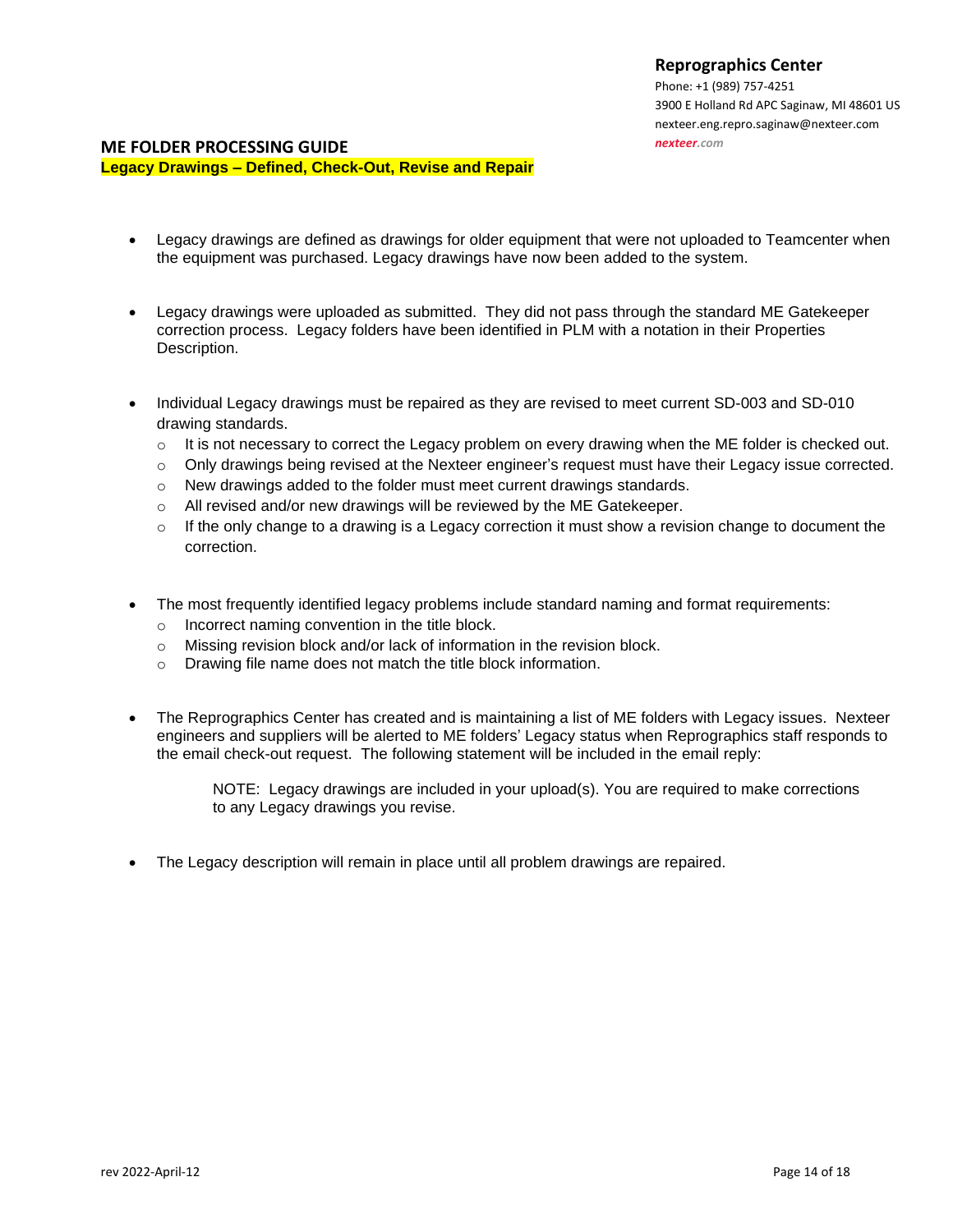Phone: +1 (989) 757-4251 3900 E Holland Rd [APC Saginaw, MI 48601](http://maps.google.com/maps?q=3900+E+Holland+Rd+Saginaw,+MI+48601-9494) US nexteer.eng.repro.saginaw@nexteer.com *[nexteer.com](http://www.nexteer.com/)*

#### **ME FOLDER PROCESSING GUIDE Saginaw Site Only - About Manual (Paper) Drawings**

- The Reprographics Center or Plant Engineers may be storing folders of manual (*paper*) drawings that have never been processed into the system.
- Drawing folders may be all manual (all paper) or a combination of paper and electronic.
- Engineers or Suppliers can deliver folders of manual drawings to the Reprographics Center at any time for review and processing into the Teamcenter system.
- Manual (paper) drawings are scanned into the Teamcenter system and viewable in a PDF format.
- Once scanned and processed into the system, paper drawings are maintained in the Reprographics Center – they are not returned to the Engineer or Supplier.
- Manual sheets that have been redrawn electronically need not be plotted.
- All paper drawings must be submitted to Reprographics do not discard paper drawings that have been redrawn electronically. Reprographics will do this once the electronic replacements have been processed.
- If a folder contains both electronic and manual (paper) drawings, the manual drawings are delivered to the Reprographics Center for processing and electronic drawings are uploaded at the *nexteerdataexchange.com* web site. Electronic and manual drawings are processed into the system at the same time as one folder.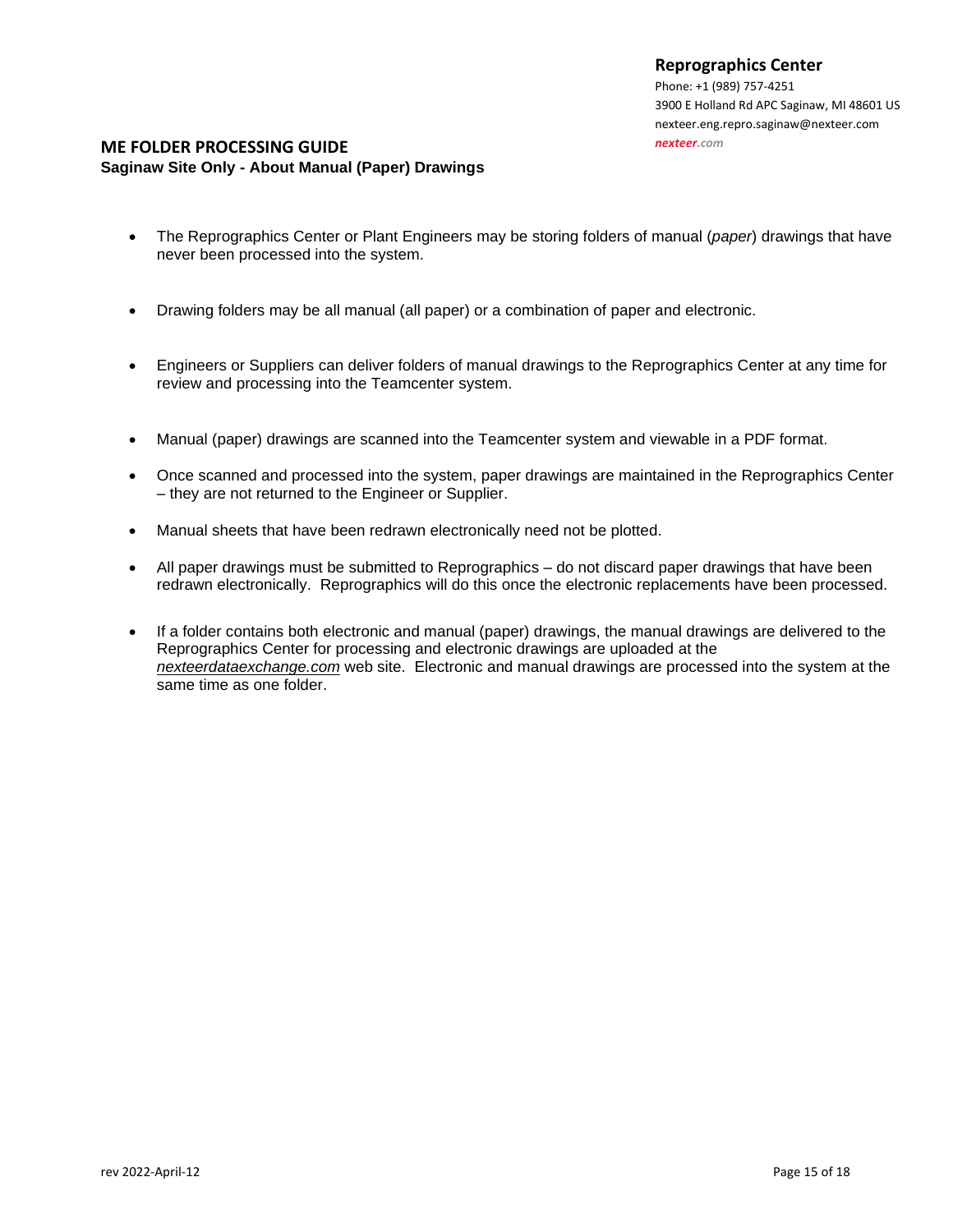Phone: +1 (989) 757-4251 3900 E Holland Rd [APC Saginaw, MI 48601](http://maps.google.com/maps?q=3900+E+Holland+Rd+Saginaw,+MI+48601-9494) US nexteer.eng.repro.saginaw@nexteer.com

#### *[nexteer.com](http://www.nexteer.com/)*

#### **ME FOLDER PROCESSING GUIDE**

## **Saginaw Site Only - Submitting Manual or Manual/Electronic Folders for the First Time**

- Submitting manual folders of drawings for first-time entry into the Nexteer system:
	- o Collect manual (paper) drawings in a paper jacket and label the jacket. The Reprographics Center will provide instructions or assistance with this as needed.
	- $\circ$  Complete an ME Folder Request for Change Form (X-3386) and staple it to the outside of the drawing jacket. The X-3386 must list every drawing and DPL sheet in the manual folder.
	- $\circ$  Deliver the folder of manual drawings to the Reprographics Center for processing. If you are a supplier that does not have access to the Reprographics Center, ask the Nexteer Engineer working on the project to deliver the folder for you.
	- $\circ$  The manual drawings are scanned and processed into the Nexteer system and maintained in the Reprographics Center.
- Submitting manual/electronic folders of drawings for first time entry into the Nexteer system:
	- o Follow the steps above to prepare and submit the manual (paper) portion of the folder.
	- o Upload the electronic portion of the folder via the Nexteer Data Exchange.
	- $\circ$  Only one ME Request for Change Form (X-3386) is required listing all of the drawings. It should be included in the zip file with the electronic drawings and a copy stapled to the outside jacket of the manual folder.
	- $\circ$  All paper drawings must be submitted to Reprographics do not discard paper drawings converted to electronic format.
	- o Manual sheets that have been redrawn electronically need not be plotted.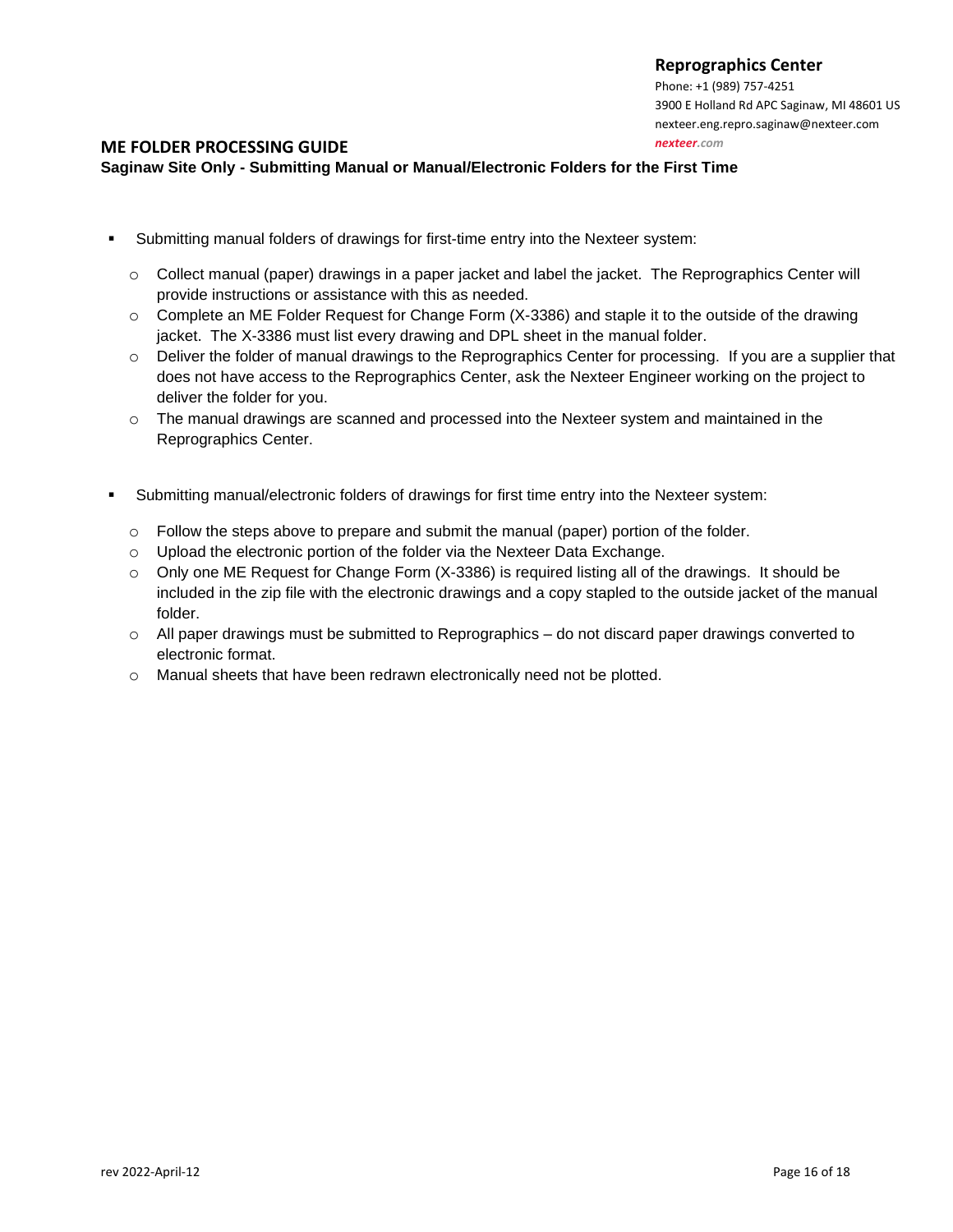Phone: +1 (989) 757-4251 3900 E Holland Rd [APC Saginaw, MI 48601](http://maps.google.com/maps?q=3900+E+Holland+Rd+Saginaw,+MI+48601-9494) US nexteer.eng.repro.saginaw@nexteer.com

*[nexteer.com](http://www.nexteer.com/)*

#### **ME FOLDER PROCESSING GUIDE**

**Saginaw Site Only - Revising and Returning Existing Manual or Manual/Electronic Folders**

- Manual and Manual/Electronic folders are checked out using the same method used for all-electronic folders.
	- o The supplier is notified that a manual folder is pulled and ready for pick up.
	- $\circ$  Suppliers with access to the Reprographic Center can pick up drawings at any time.
	- $\circ$  Suppliers without access can have the Nexteer Engineer collect the drawings for them.
- When returning revised manual drawings for review and processing:
	- $\circ$  A completed copy of the X-3386 must be stapled to the outside of the manual folder;
	- $\circ$  All drawings must be returned, including those redrawn electronically or made obsolete;
	- o Manual sheets that have been redrawn electronically need not be plotted;
	- o An electronic copy of the X-3386 must be uploaded using the nexteerdataexchange.com web site;
	- o When uploading the electronic portion of the folder, return only those drawings that have been revised or are new to the folder;
	- $\circ$  It is not necessary to return any electronic drawings that have not been revised.
- Manual/electronic folders will not be reviewed and processed until the manual folder is returned.
- If a supplier and engineer have checked out a manual or manual/electronic folder and no revisions or additions are made:
	- $\circ$  It can be returned and checked in by using the same process for all-electronic folders.
	- $\circ$  The check-out flag will not be removed from the system until the manual folder is returned.